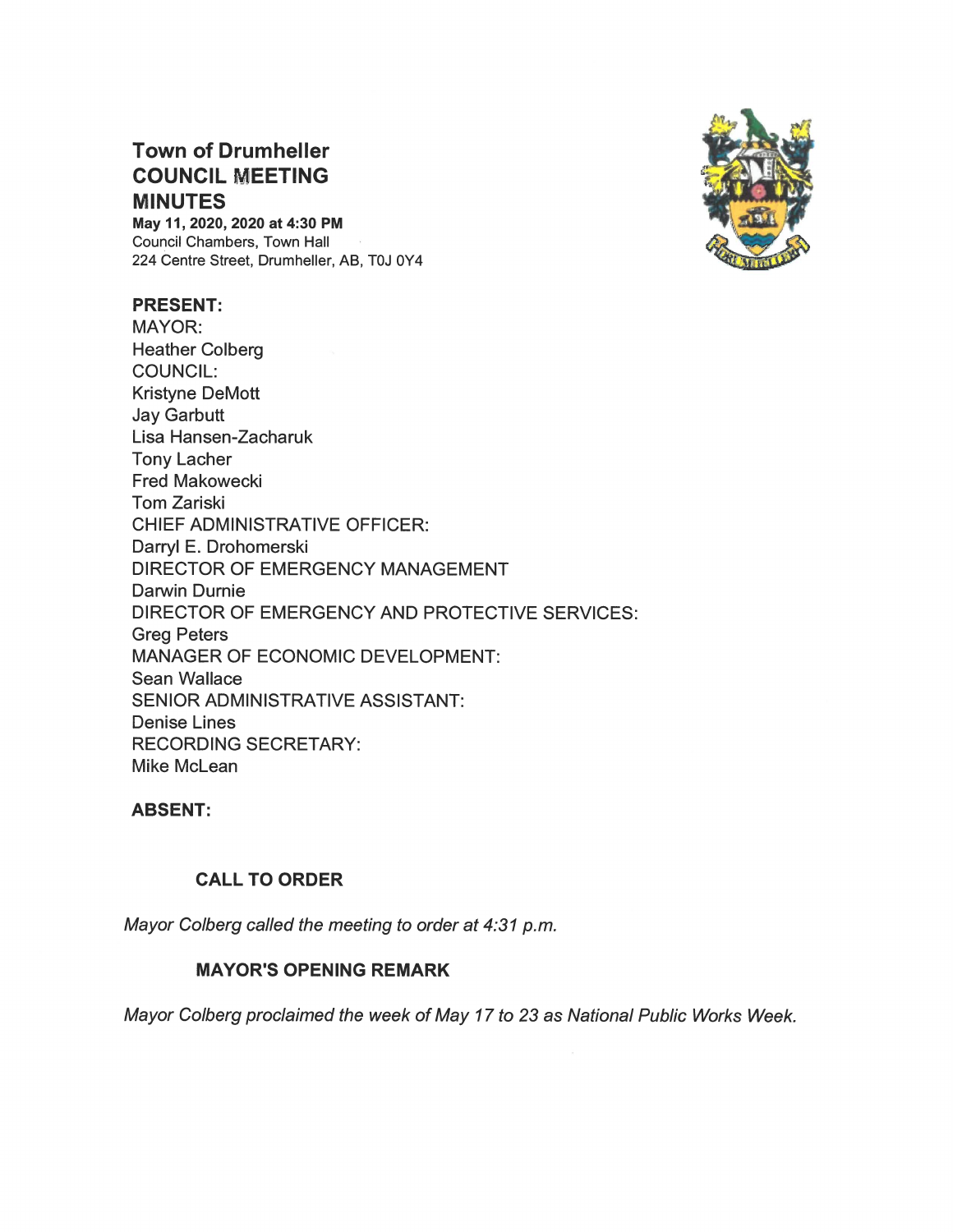**Regular Council Meeting Minutes** May 11, 2020

#### **ADOPTION OF AGENDA**

Agenda for the May 11, 2020 Regular Council Meeting

M2020.137 Moved by Hansen-Zacharuk, DeMott that Council adopt the agenda for the May 11, 2020 Regular Council Meeting as presented.

**CARRIED UNANIMOUSLY** 

## **MINUTES**

Minutes for the April 20, 2020 Special Council Meeting

M2020.138 Moved by Zariski, Makowecki that Council approve the minutes of the April 20, 2020 Special Council Meeting as presented.

**CARRIED UNANIMOUSLY** 

Minutes for the April 27, 2020 Regular Council Meeting

M2020.139 Moved by Garbutt, Lacher that Council adopt the minutes of the April 27. 2020 Regular Council Meeting as presented.

**CARRIED UNANIMOUSLY** 

Minutes for the May 4, 2020 Special Council Meeting

M2020.140 Moved by Hansen-Zacharuk, Lacher that Council adopt the minutes of the May 4, 2020 Special Council Meeting as presented.

**CARRIED UNANIMOUSLY** 

## **DELEGATIONS**

**Drumheller Dragons** 

Blair Christianson presented a financial update on the status of the Drumheller Dragons.

## **CHIEF ADMINISTRATIVE OFFICER**

**Renewal of State of Local Emergency**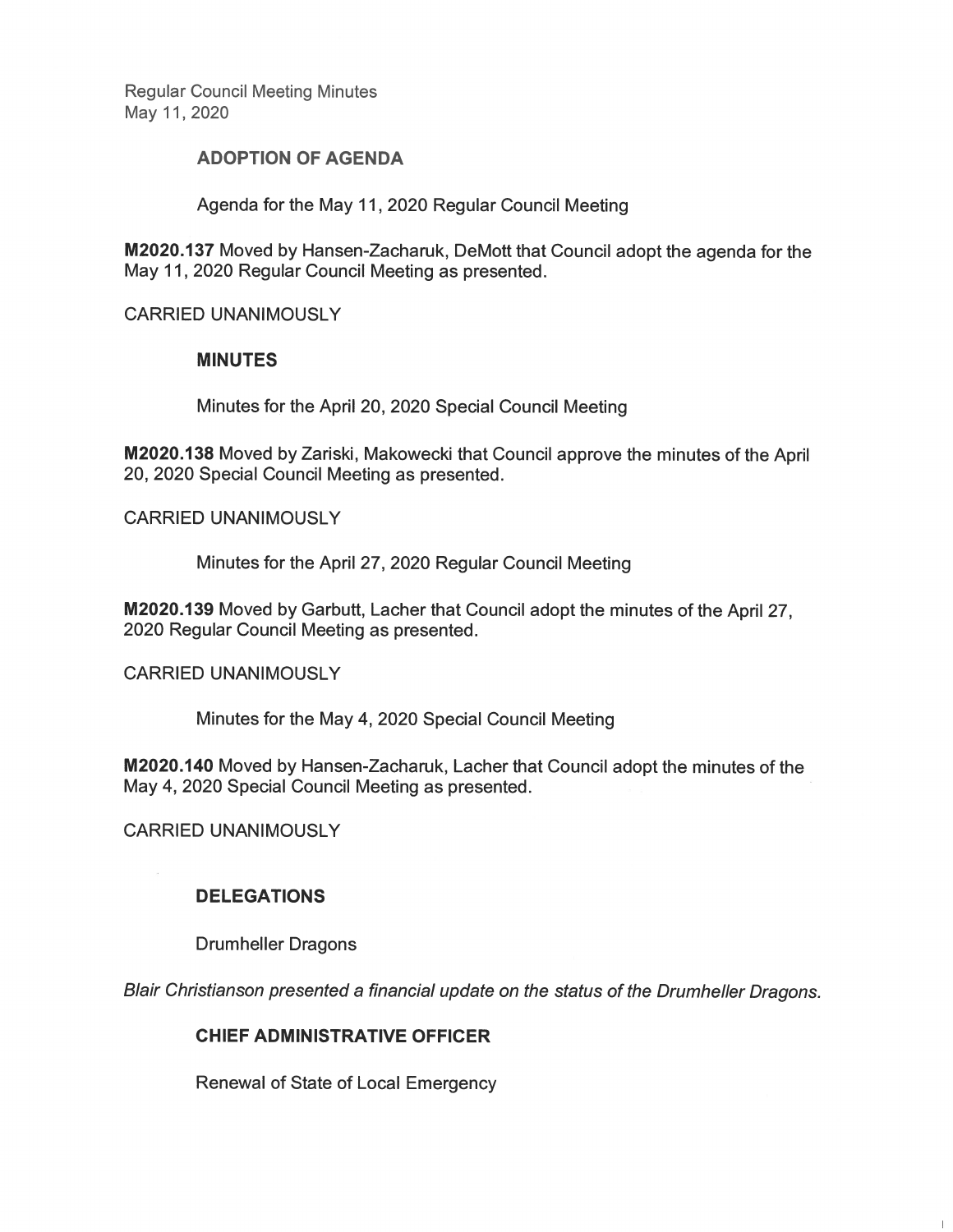**Regular Council Meeting Minutes** May 11, 2020

M2020.141 Moved by Zariski, Makowecki that Council renew the declaration of State of Local Emergency for 1200 hrs on May 12, 2020 due to the COVID-19 pandemic to remain in effect until 1200 hrs on May 19, 2020.

**CARRIED UNANIMOUSLY** 

Mill Rate Bylaw 10.20

M2020.142 Moved by Garbutt, Makowecki that Council give first reading to Mill Rate Bylaw 10.20 as presented.

**CARRIED UNANIMOUSLY** 

**M2020.143** Moved by Makowecki, Hansen-Zacharuk that Council give second reading to Mill Rate Bylaw 10.20 as presented.

**CARRIED UNANIMOUSLY** 

M2020.144 Moved by Zariski, Garbutt that Council allow three readings of Mill Rate Bylaw 10.20 as presented.

**CARRIED UNANIMOUSLY** 

M2020.145 Moved by Hansen-Zacharuk, DeMott that Council give third reading to Mill Rate Bylaw 10.20 as presented.

**CARRIED UNANIMOUSLY** 

Discussion – Accepting Credit Cards for Payment of Services (Property **Taxes, Utility Bills)** 

2020 Capital Budget

M2020.146 Moved by Lacher, Garbutt that Council adopt the 2020 Capital Budget with amendments.

**CARRIED UNANIMOUSLY** 

**M2020.147** Moved by DeMott, Garbutt that Council adjourn the meeting at 6:45 p.m.

**CARRIED UNANIMOUSLY**